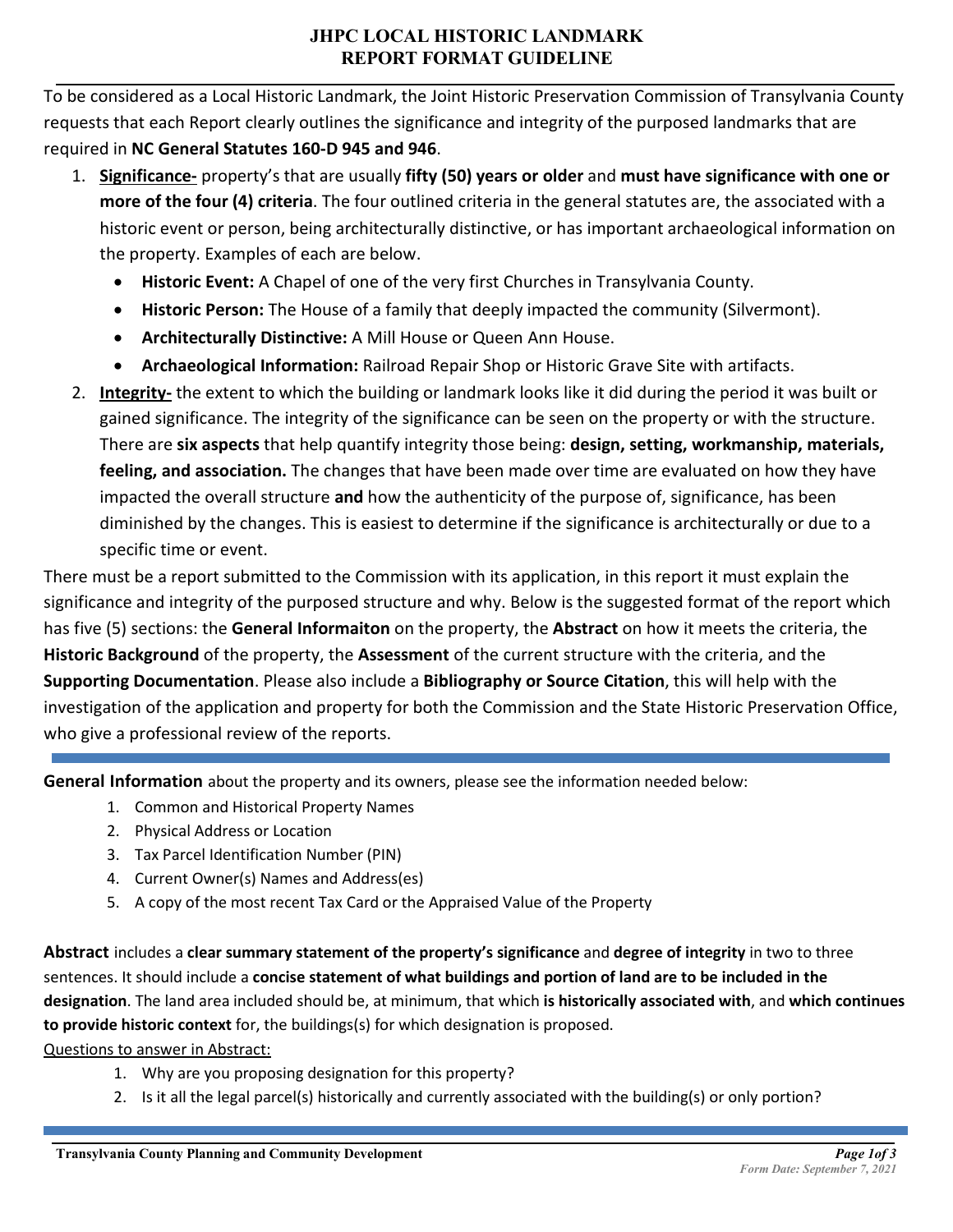## **JHPC LOCAL HISTORIC LANDMARK REPORT FORMAT GUIDELINE**

**Historic Background** informs the reader about the **relevant information that makes the proposed landmark significant** and **has integrity**. If the reason for its significance is for the landmarks association to a **historically significant person, then a chain of title should be included** and only the deeds that are directly related to the person should be included. Please provide the **dates of the original construction,** if the exact year is unknown, please **use "circa"** in front of the year. With the dates please also include any additions or alterations.

**Assessment** section should include a full description of the property's historical, prehistorical, architectural, and/or cultural importance **(significance)** for one or more of the following specific reasons: a. **association with a historic event**, b. **association with the life of a historically significant person**, c**. architectural style or its type of construction or engineering**, or d. **archaeological potential**. A complete architectural description of the property. For architecturally significant properties, the description should focus on the elements that define the building's design. **Please use the document to help**: [https://files.nc.gov/ncdcr/historic-preservation-office/CLG/ArchitecturalDescriptionTemplate.pdf.](https://files.nc.gov/ncdcr/historic-preservation-office/CLG/ArchitecturalDescriptionTemplate.pdf) A description of any elements that contribute to the property's archaeological significance. **A brief archeological comment should be included in every report**. A **complete and thorough evaluation** of the property's integrity of design, setting, workmanship, materials, feeling, and association, fully accounting for all alterations and changes to the property, including those which detract from or do not contribute to the property's significance. A justification of the proposed and boundaries of the designation.

**Supporting Documentation** please include all documentations as described below, any questions please contact staff.

- 1. **Digital photographs that clearly show the overall property in its current condition**
	- a. At least 1 digital photograph of each elevation, to the extent they are visible or accessible; **if an elevation is not visible, the report must explain why.**
	- b. **Photographs of interior spaces are encouraged for documentary purposes but are not required.**

c. Supporting photographs that illustrate architectural features, spatial relationships, orientation, size, scale, and texture, or which otherwise illustrate context

d. Digital photographs should be submitted to the Planning and Community Development Department via email, saved to a flash drive and mailed.

- 2. **A sketch floor plan of the building(s).** It does not have to be of "draftsman quality" or exactly to scale but should clearly show arrangement of spaces and their relationship to one another. Floor plans may be drawn by hand with a ruler and legible printing or may be created with graphics or drafting software.
- 3. **A site plan (preferably but not necessarily drawn to scale)** showing:
	- a. the property's location
	- b. location of primary structures
	- c. location of all outbuildings and appurtenant features (e.g., a well)
	- d. major landscape and hardscape features such as large, ancient trees, driveways, and walkways
	- e. the boundaries of the proposed designation.
- 4. **Plat or tax map**, including **the tax appraised value** of the property.
- 5. **Any other information the local governing board deems necessary.**